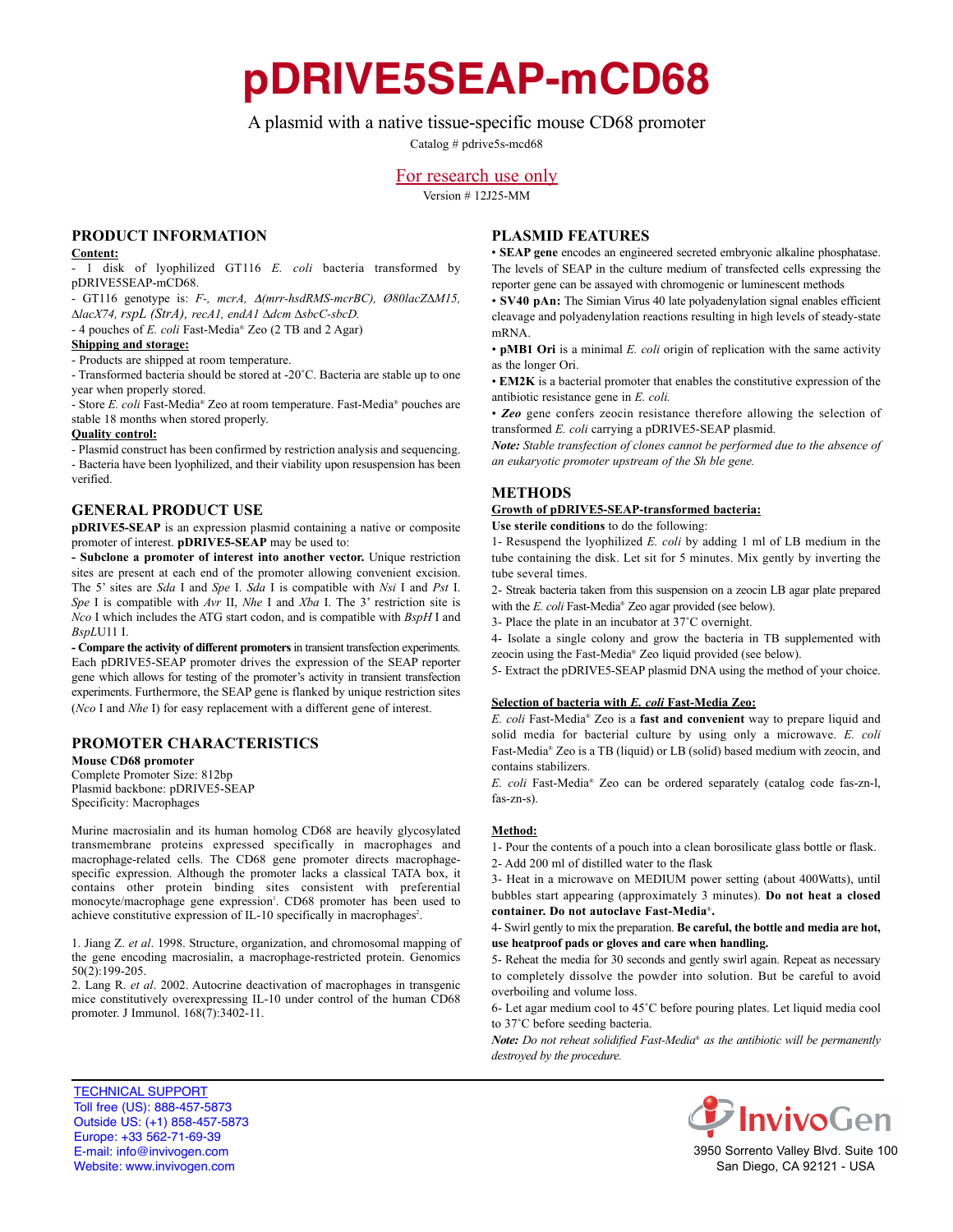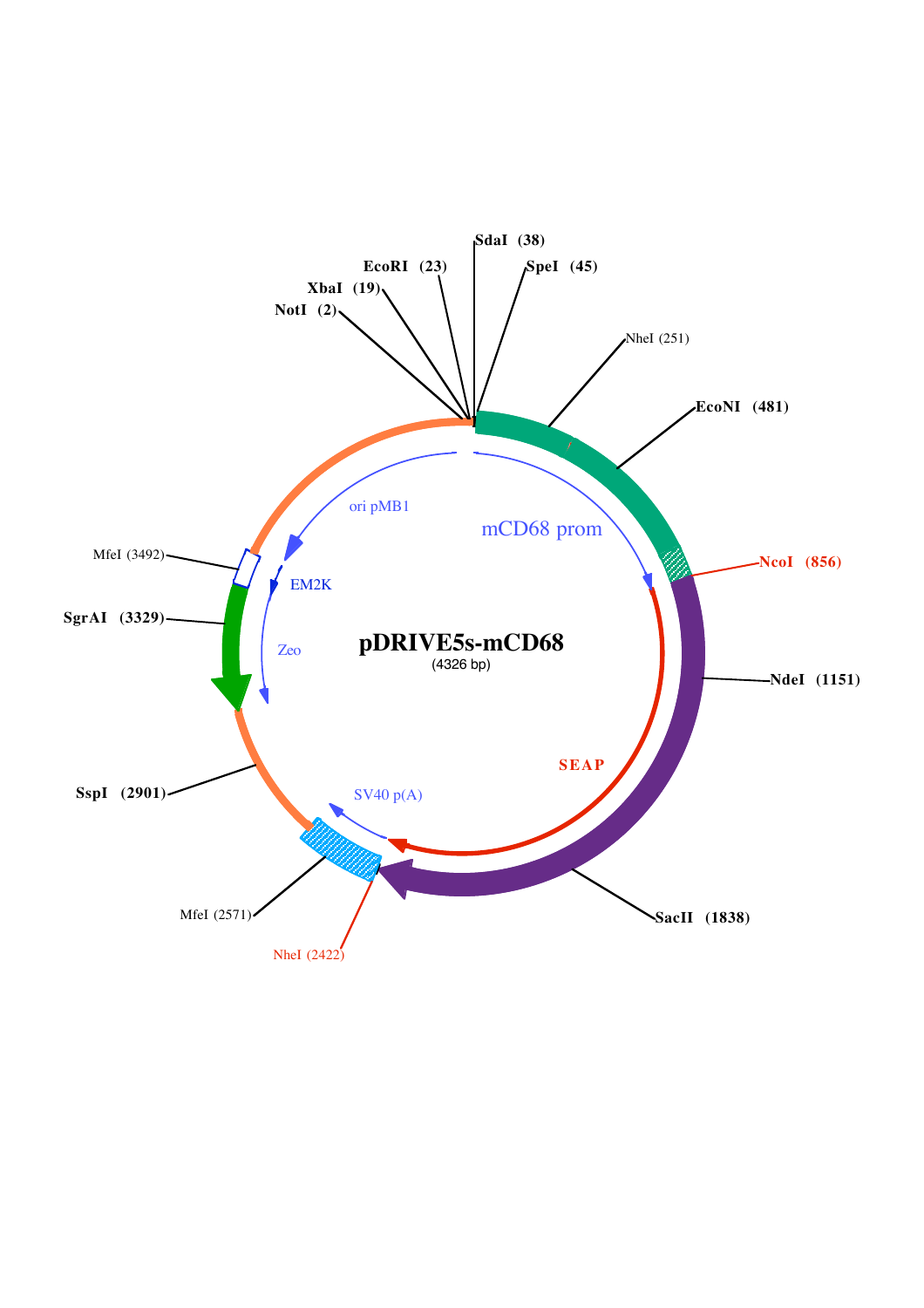### **EcoRI (23)**

**NotI (2) XbaI (19) SdaI (38) SpeI (45)**

1 GCGGCCGCGTCGACGATATCTAGAATTCGGAT**CCTGCAGGGCCC**ACTAGTTGATTACTGAATTTGCCATGTTGC

75 TTCCTGCAATACCAAATGACCCACATTACTAACATTTGGTAATTTGCCTCAGTGTTAGGCACAAGACATGAGTG

AAACTTGCTGCATTAAGACTTAAACTGGCTGGGTATGGTGGCGCAAGCCTTTAATCCCAGCATTCTGCCGGAGG 149

### NheI (251)

- 223 CAGAAGCAGGTGGATTTCTGAGTTCGAGGCTAGCCTGGTCTACAAAAGTGAGTTCCAGGACAGCCAAGGCTACA
- CAAAATACCTGTCTTGAAAAACCAAAAAAAAAAAAAATTCAACTGGTTGGTTAGGCCTAGCCCAGATGATGTAG 297
- GTGTCAACTCACCTTGGGGATGTAGGGAGATGGTTGTTCTGTAGCTCTTCCTGTCCTGCAACTAAATAAATAGG 371

# **EcoNI (481)**

CTAAGCTGACCTCTTACATCTGCCTTCGGCCTCCTGTGCTAGGATTGGAGTGCATGGGTGGGGTTGCATTTCTT 445

ACCAATGAGGAAAGGGCTTCCCATTTCTCTGCTGCATTGTAAGCTCCCAAGTAGAGCAAGTTTTGCTTAGGTAA 519

GTTCCGTGTGAGTCAGCTGCCTCATTCTCACGAGGTAACCAAGGCTTTGTACCGCCCACTGAGAACGTCACTGC 593

CAATCACAGCCTAATTGTGAAAACCAATGGCTTGAGTGGGTTGCTAAAGCTGAGGTGTCTGAGTCAGGTTTGGG 667

741 GTGGGATTATTTTAGTTAAGGGAAGTGAGGCTTTTCATTTCCTCTTCCAAGAGAGGCAAAGGGGATTGGATTG

## **NcoI (856)**

AGGAAGGAACTGGTGTAGCCTAGCTGGTCTGAGCATCTCTGCCATGGTTCTGGGGCCCTGCATGCTGCTGCTGC 815 M V L G P C M L L L 1

TGCTGCTGCTGGGCCTGAGGCTACAGCTCTCCCTGGGCATCATCCCAGTTGAGGAGGAGAACCCGGACTTCTGG 889 AACCGCGAGGCAGCCGAGGCCCTGGGTGCCGCCAAGAAGCTGCAGCCTGCACAGACAGCCGCCAAGAACCTCAT 963 CATCTTCCTGGGCGATGGGATGGGGGTGTCTACGGTGACAGCTGCCAGGATCCTAAAAGGGCAGAAGAAGGACA 1037 L L L L G L R L Q L S L G I I P V E E E N P D F W 1 1 N R E A A E A L G A A K K L Q P A Q T A A K N L I 3 6 I F L G D G M G V S T V T A A R I L K G Q K K D  $60<sup>b</sup>$ 

**NdeI (1151)**

AACTGGGGCCTGAGATACCCCTGGCTATGGACCGCTTCCCATATGTGGCTCTGTCCAAGACATACAATGTAGAC 1111 AAACATGTGCCAGACAGTGGAGCCACAGCCACGGCCTACCTGTGCGGGGTCAAGGGCAACTTCCAGACCATTGG 1185 1259 CTTGAGTGCAGCCGCCCGCTTTAACCAGTGCAACACGACACGCGGCAACGAGGTCATCTCCGTGATGAATCGGG 1333 CCAAGAAAGCAGGGAAGTCAGTGGGAGTGGTAACCACCACACGAGTGCAGCACGCCTCGCCAGCCGGCACCTAC GCCCACACGGTGAACCGCAACTGGTACTCGGACGCCGACGTGCCTGCCTCGGCCCGCCAGGAGGGGTGCCAGGA 1407 CATCGCTACGCAGCTCATCTCCAACATGGACATTGATGTGATCCTGGGTGGAGGCCGAAAGTACATGTTTCGCA 1481 1555 TGGGAACCCCAGACCCTGAGTACCCAGATGACTACAGCCAAGGTGGGACCAGGCTGGACGGGAAGAATCTGGTG CAGGAATGGCTGGCGAAGCGCCAGGGTGCCCGGTATGTGTGGAACCGCACTGAGCTCATGCAGGCTTCCCTGGA 1629 CCCGTCTGTGACCCATCTCATGGGTCTCTTTGAGCCTGGAGACATGAAATACGAGATCCACCGAGACTCCACAC 1703 K L G P E I P L A M D R F P Y V A L S K T Y N V D 8 5 K H V P D S G A T A T A Y L C G V K G N F Q T I G 110 L S A A A R F N Q C N T T R G N E V I S V M N R 159 A K K A G K S V G V V T T T R V Q H A S P A G T Y A H T V N R N W Y S D A D V P A S A R Q E G C Q D 184 I A T Q L I S N M D I D V I L G G G R K Y M F R 208 M G T P D P E Y P D D Y S Q G G T R L D G K N L V 233 Q E W L A K R Q G A R Y V W N R T E L M Q A S L D 258 P S V T H L M G L F E P G D M K Y E I H R D S T 282 **SacII (1838)**  $134$ 

1777 TGGACCCCTCCCTGATGGAGATGACAGAGGCTGCCCTGCGCCTGCTGAGCAGGAACCCCCGCGGCTTCTTCCTC TTCGTGGAGGGTGGTCGCATCGACCACGGTCATCACGAAAGCAGGGCTTACCGGGCACTGACTGAGACGATCAT 1851 1925 GTTCGACGACGCCATTGAGAGGGCGGGCCAGCTCACCAGCGAGGAGGACACGCTGAGCCTCGTCACTGCCGACC ACTCCCACGTCTTCTCCTTCGGAGGCTACCCCCTGCGAGGGAGCTCCATCTTCGGGCTGGCCCCTGGCAAGGCC 1999 L D P S L M E M T E A A L R L L S R N P R G F F L 307 F V E G G R I D H G H H E S R A Y R A L T E T I M 332 F D D A I E R A G Q L T S E E D T L S L V T A D 356 H S H V F S F G G Y P L R G S S I F G L A P G K A 381